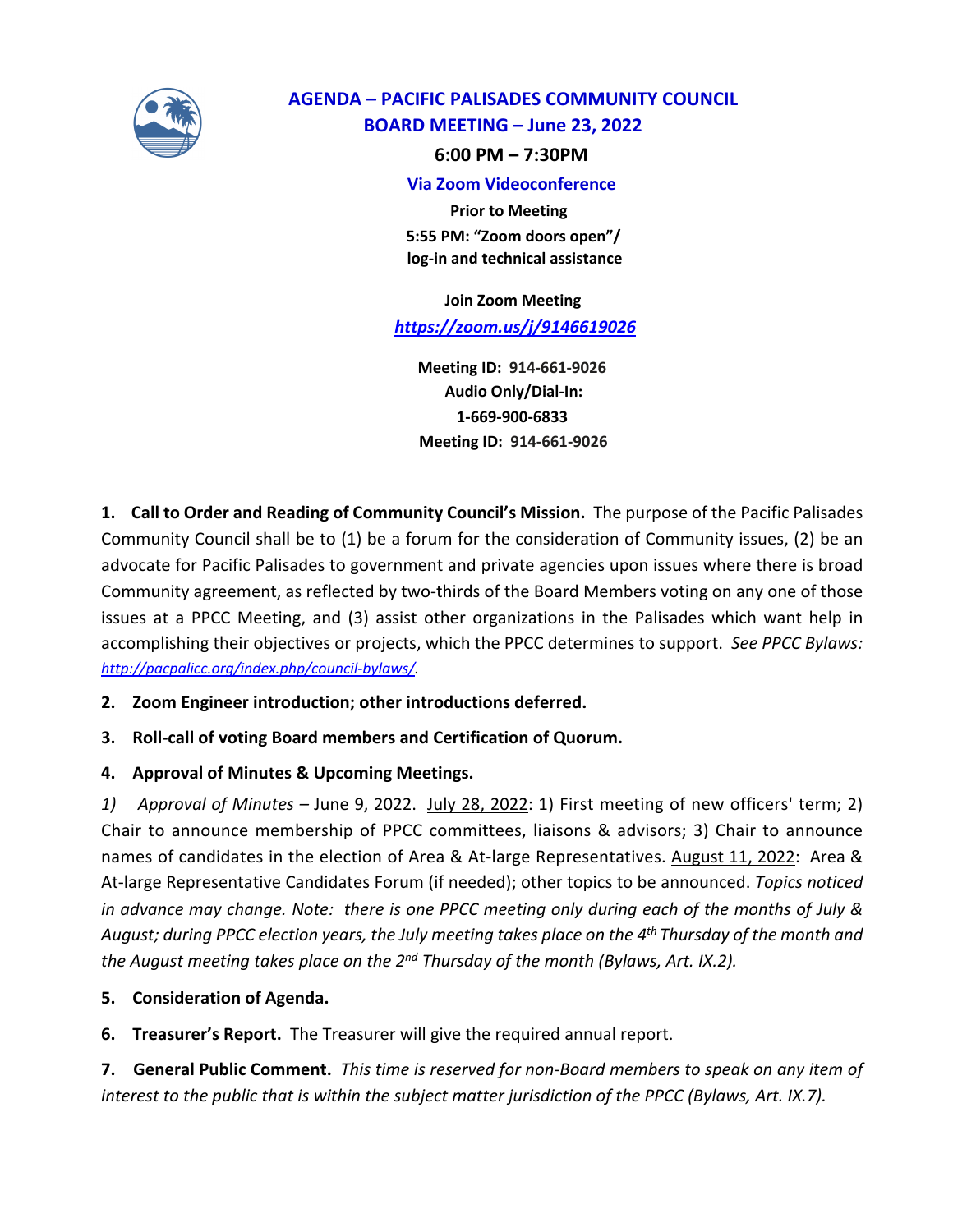*Speakers will be limited to one minute. Chair retains discretion to extend.* 

# **8. Reports, Announcements and Concerns.**

# **8.1.** From the Chair/Presiding Officer.

**8.1.1**. Announcement of incumbent Area & At-large Representatives running for re*-*election. Deadline for incumbents' written notification to Chair of intent to run for re-election: one hour before the scheduled start of the June 23rd meeting (i.e., by 5pm on 6/23); *per PPCC bylaws, incumbents who do not timely submit written notification are deemed conclusively not to be running.*

**8.1.2.** Appointment of Election Committee for the PPCC Area & At-large Representatives Election.

Election information (Notice of Election Nominations to be distributed 7/7).

**8.1.3.** LAPD Beach Detail update:

*http://pacpalicc.org/wp-content/uploads/2022/06/PPCC-Letter-CD-11-Beach-Detail-Funding-.pdf.*

**8.1.4.** July 4<sup>th</sup> Palisades Parade & Fireworks update.

# **8.2.** From Officers.

**8.2.1.** Chris Spitz (Secretary). STAP and LAMC revisions, other legislation update. See report: *http://pacpalicc.org/wp-content/uploads/2022/06/Legislation-Updates-as-of-6-17-22.pdf.*

# **8.3.** From At-Large and Area Representatives.

# **8.4.** From Organizational Representatives.

**8.5**. From Government Offices / Representatives. *Contact information available at: http://pacpalicc.org/index.php/government-contacts/.*

**8.5.1.** LAFD Assistant Chief Dean Zipperman and Deputy Chief/West Bureau Commander Richard Fields IV. *See Item 11.1 below.*

# **8.6**. From PPCC Advisors.

**8.6.1.** Jack Coleman (Youth).

**8.6.2.** Patti Post (Transportation). Update on Gladstones project. See report: *http://pacpalicc.org/wp-content/uploads/2022/06/Update-on-Gladstones-Project6-23-1.pdf.*

# **9. Reports from Committees** *– None.*

**10. Old Business** *– None.*

# **11. New Business.**

**11.1.** Introduction to new LAFD West Bureau command: Assistant Chief Dean Zipperman and Deputy Chief/West Bureau Commander Richard Fields IV. *(See also Item 8.5.1 above.)*